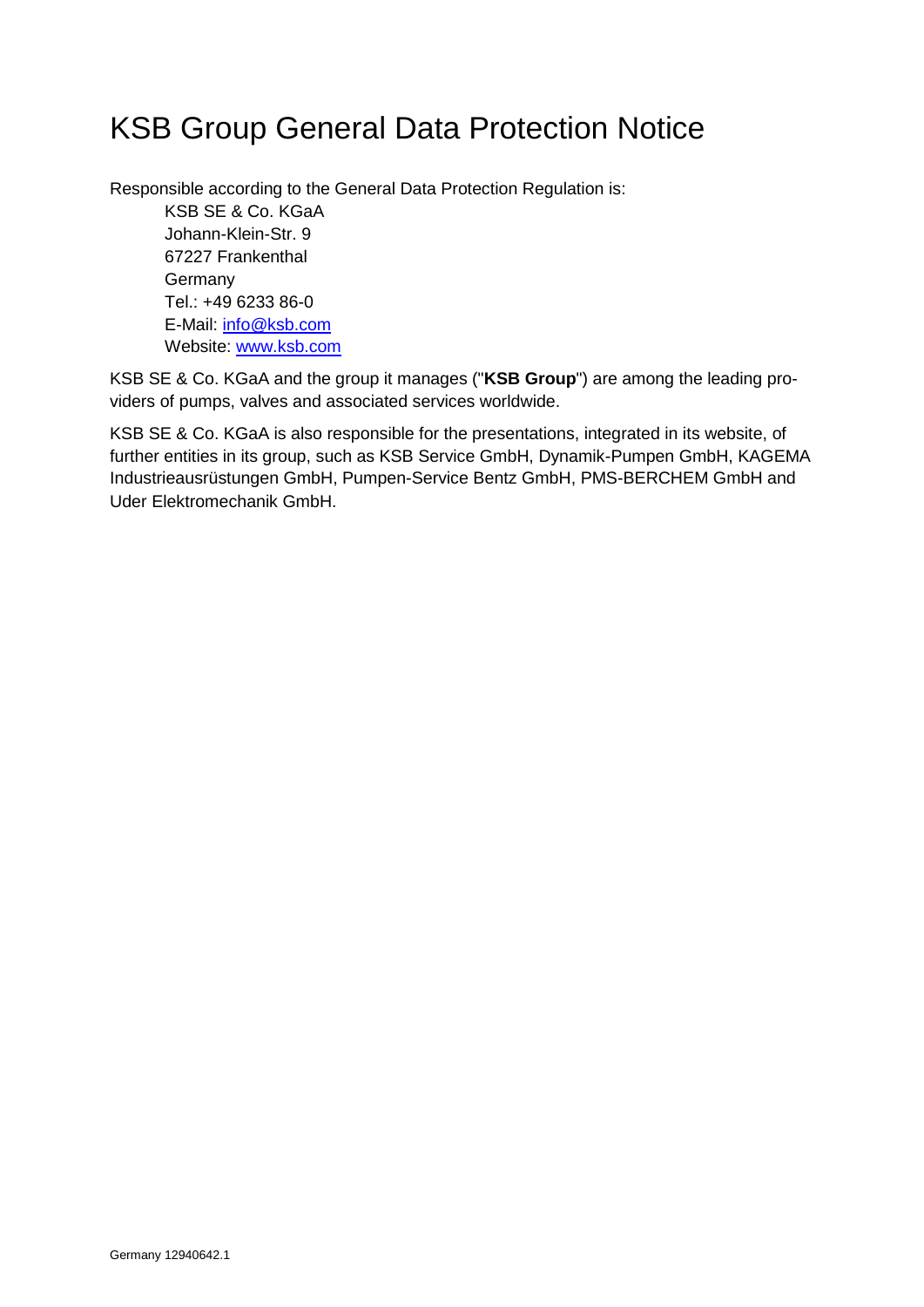Entities within the KSB Group may refer to this Data Protection Notice. In this case, the company referring to this notice remains responsible (the company responsible is hereinafter referred to as "**KSB**").

Contact information on the Group Data Protection Officer for all entities within the KSB Group that are subject to this Data Protection Notice, is:

KSB Group Data Protection Officer KSB SE & Co. KGaA Johann-Klein-Str. 9 67227 Frankenthal Germany E-Mail: [datenschutz@ksb.com](about:blank)

This Notice presents general information on the collection and processing of personal data made by KSB within the context of their business operations. The Notice also contains the terms of use for KSB websites.

In addition to this information, KSB and individual KSB Group companies may, for specific processing, provide further supplementary information, in particular details on the respective processing, the processing purposes, the categories of the data concerned, the data recipients, the legal basis of the processing, and the data storage period.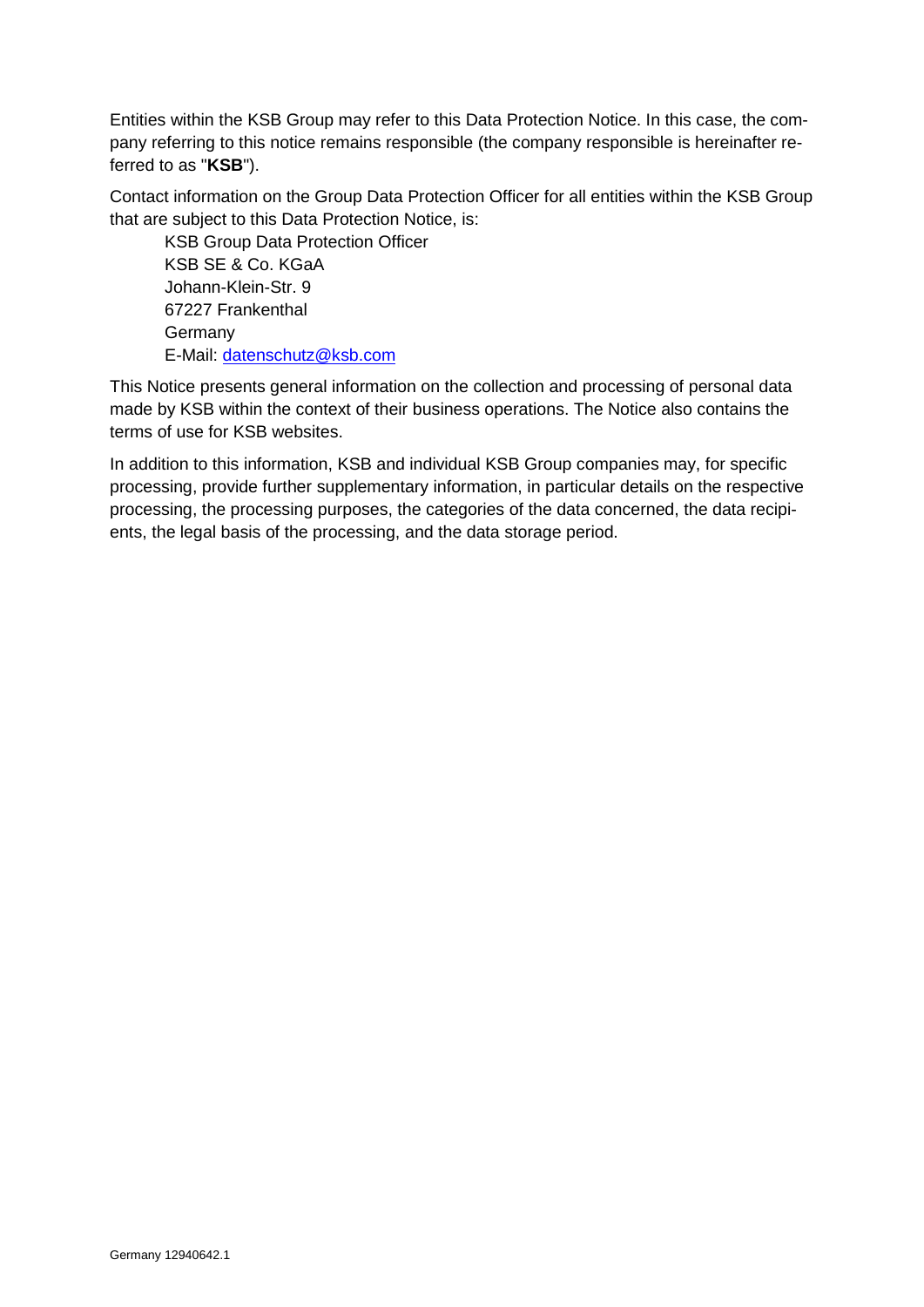# **Contents**

| Part 1:        |  |
|----------------|--|
| Part 2:        |  |
| $\mathbb{R}^n$ |  |
| H.             |  |
| III.           |  |
|                |  |
|                |  |
| VI.            |  |
|                |  |
|                |  |
|                |  |

# <span id="page-2-0"></span>**Part 1: Processing of Personal Data at KSB**

Within the context of the business operation of KSB (marketing, distribution, consultation, supply, maintenance and repair of products, and services provided by KSB) − beyond the processing as pointed out in part 2 of the General Data Protection Notice – personal data of business partners, contacts of business partners and other prospects (including candidates) in particular by email, mail, fax, as well as conversations over the phone and in person, is collected. As a result, personal data of business partners, such as distribution and service partners of KSB, may also be transmitted. If (1) you use or access KSB's US website at www.ksb.com/ksb-us/, Resource Center at www.ksbresourcecenter.com, and all related websites and mobile applications hosted within the US, (2) you communicate with KSB's US subsidiary in any manner; (3) you purchase and engage with products and services of KSB's US subsidiary; and (4) the US subsidiary communicates with certain third-party partners and providers, please observe our US Privacy Policy in Part 3.

## **1. Data**

The following categories of data may be collected and received:

- Last name, first name,
- Employer or client, business,
- Contact information: address, email address, telephone, fax,
- Interest in specific KSB products and services (selection),
- Orders, processing of orders,
- Financial information, in particular contact information and
- Application documents.

KSB does not process specific categories of data. Please do not make any sensitive data available to KSB.

Moreover, the KSB offer is only applicable to persons 18 years of age and older.

The provision of this personal data may be necessary for the conclusion of a contract and may be required by law or contract. If this data is not made available in whole or in part, it may not be possible to conclude a contract or a contract may not be executed.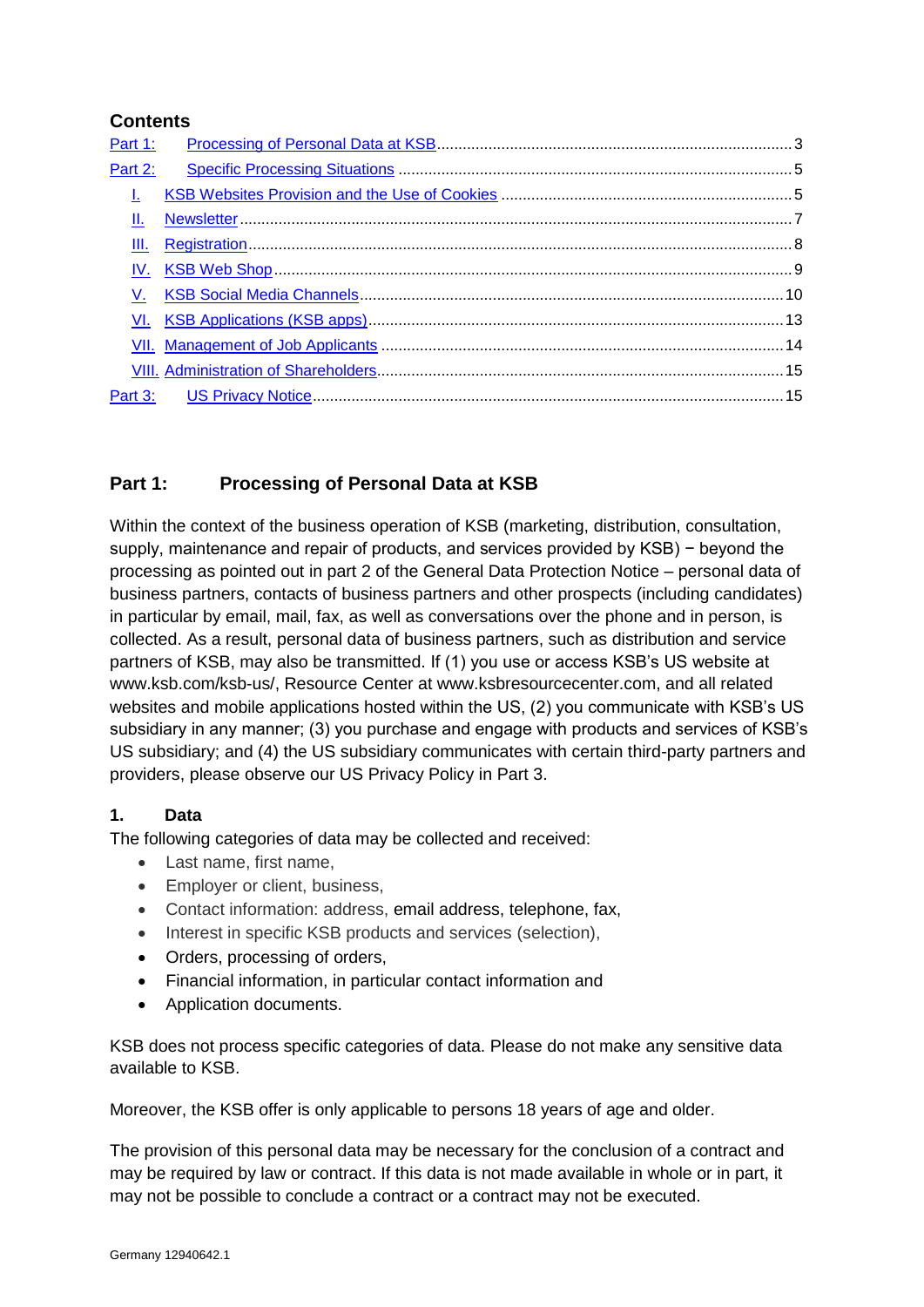# **2. Receiving Party of Data**

KSB processes your personal data. KSB deploys processors. The latter may be companies of the KSB Group, but also third-party companies within the European Economic Area ("EEA"). As a rule, KSB does not transmit data to receiving parties outside of the EEA (for exceptions, please see the notices for specific processing in part 2).

## **3. Purpose of Processing**

To carry out their commercial activities, KSB processes data collected or received, in particular to substantiate and fulfill business transactions, as well as business communication including direct marketing.

## **4. Legal Basis**

If we are given consent to process personal data Article 6(1)(a) of the EU General Data Protection Regulation ("**GDPR**") serves as legal basis. Legal basis for the processing of personal data to initiate or perform a contract to which a data subject is party is Article 6(1)(b) GDPR. If processing is required for KSB to meet their legal obligations (obligations to preserve, for example), Article 6(1)(c) GDPR serves as legal basis. Personal data will also be processed to assert the legitimate interests of KSB and third parties under Article 6(1)(f) GDPR. Legitimate interests lie in the functionality of the IT system of KSB, the marketing of KSB products and services, as well as the documentation of business contacts required by law.

## **5. Consents and Revocations Procedure**

You may revoke your consent to collect and use personal data at any time without affecting the legitimacy based on the consent given up until revocation or based on the performed processing based on other permission reasons. The revocation must be addressed to: [info@ksb.com.](mailto:info@ksb.com)

## **6. Legitimate Interest and Right to Object**

You may object to the processing of your personal data based on legitimate interests of KSB or third parties. Unless your objection is directed solely against direct marketing by KSB, you have to justify that you are in a special situation which makes the processing of your personal data based on legitimate interests unacceptable for you. The objection must be addressed to: [info@ksb.com.](mailto:info@ksb.com)

## **7. Storage Period**

Personal data of data subjects are deleted or blocked as soon as the processing or storage purpose no longer applies. Storage beyond this period only occurs as long as and as far as it is designated by the EU or Member States legislation in Union Acts, Law, or other regulations, that KSB is subject to.

## **8. Automated Decision Making and Profiling**

They are not subject to any decision based solely on automated processing, including profiling.

## **9. Data Protection Rights of the European Union**

You have the right against KSB to access the respective personal data, as well as to correct, delete or limit the processing of these data. Such requests must be made to: [info@ksb.com.](mailto:info@ksb.com) Beyond that, you have the right of complaint at a supervisory authority in the European Union ("EU").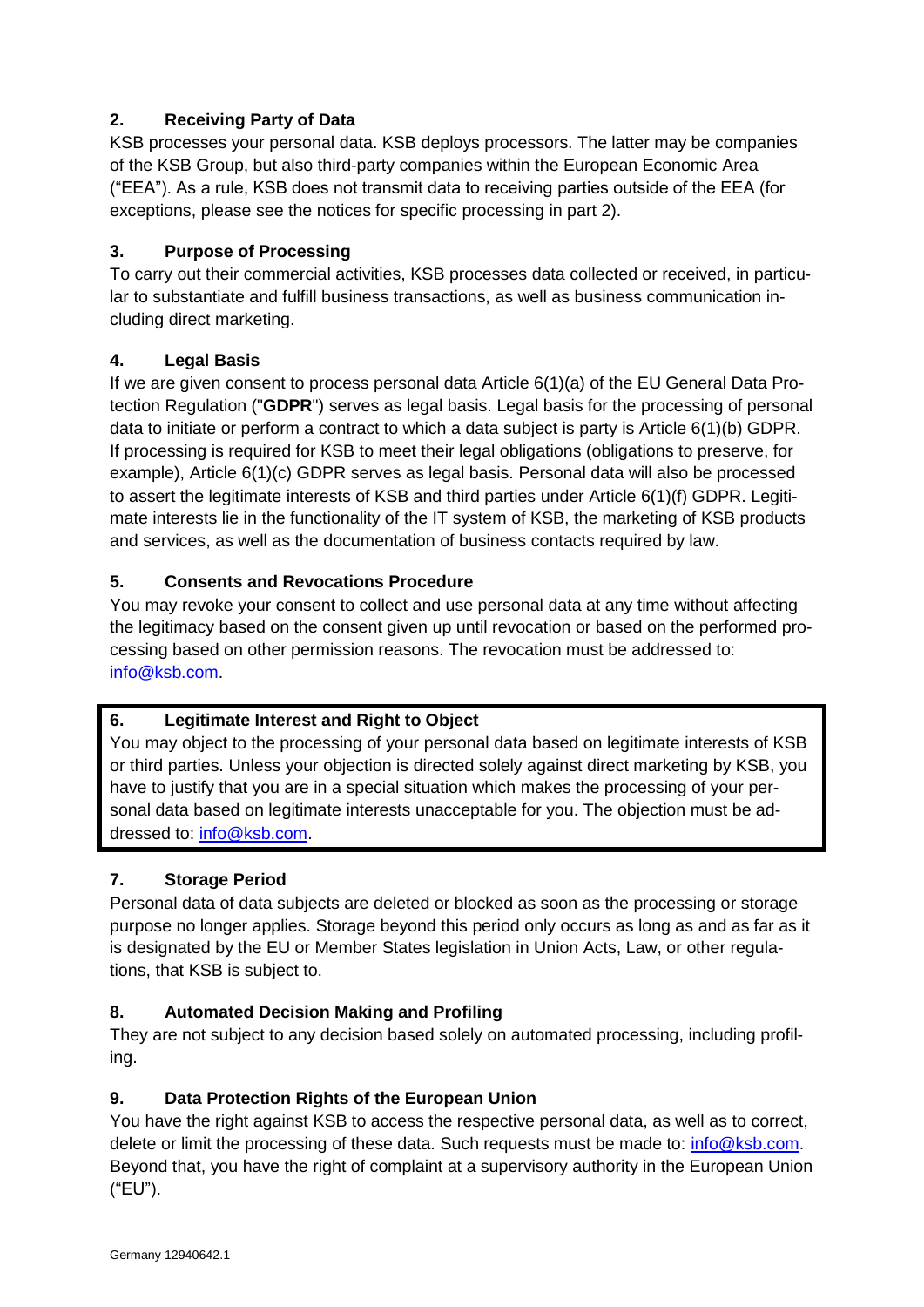## **10. Changes To Our Privacy Policy**

We may change this Privacy Policy from time to time. Any and all changes will be reflected on this page, and where appropriate provided in person or by another electronic method. The effective date will be stated at the bottom of this Privacy Policy. You should regularly check this page for any changes to this Privacy Policy.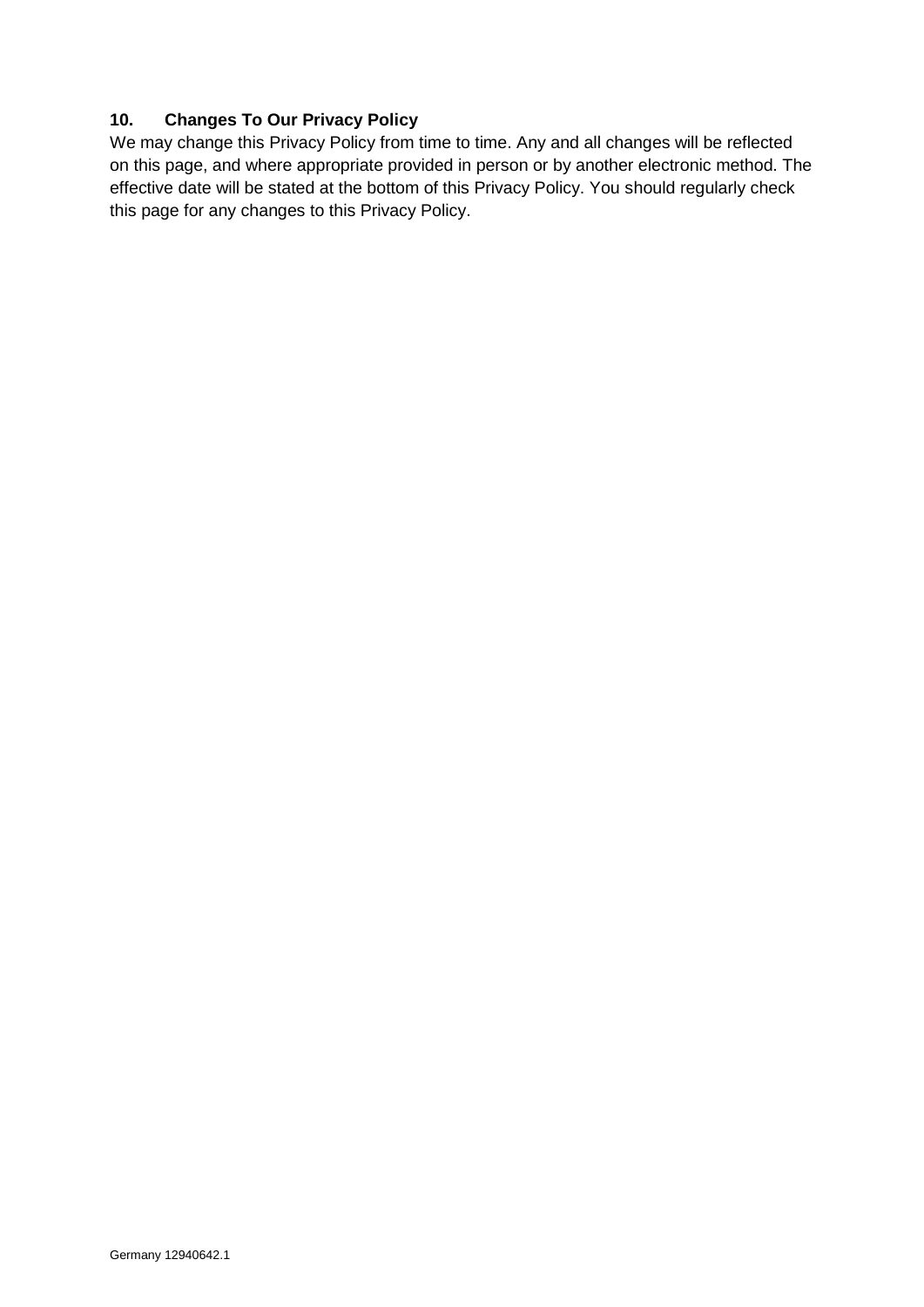## <span id="page-5-0"></span>**Part 2:Specific Processing Situations**

<span id="page-5-1"></span>In addition, the information under Part 1 also applies.

## **I. KSB Websites Provision and the Use of Cookies**

Every time a user accesses a KSB website and every time a file on our website is retrieved, the KSB IT systems collect automated data and information from the retrieving medium and stores these in a log file on the respective KSB server. KSB websites use cookies. Cookies are files that are stored on the respective medium applied by the user. When accessing a KSB website, a cookie may be stored on the user's medium. Cookies allow a clear identification of the medium when the website is revisited.

#### **1. Purpose of Processing**

The data stored in log files is evaluated exclusively for statistic purposes. KSB uses cookies that are essential for the basic functions of the website. KSB uses functional cookies to make its website user friendly and to make the chosen content available again after a website change. Furthermore, KSB uses other cookies that allow for an analysis of user behavior on their websites. Log files and cookie data are not stored together with other personal data of users.

The use of these cookies is in our legitimate interest, namely to enable us to present a properly functional website. We also use functional cookies and tracking tools to optimize the use of our website and for advertising purposes. We only use such cookies if and when you have given us your consent to do so by clicking on "Save settings" on this banner. A click on "Settings" also enables you to manage the cookies yourself or to prevent their use altogether.

#### **2. Data**

In this regard, the following data may be collected:

- Information about the browser used (type/version) and the user's operating system,
- The user's Internet service provider,
- The user's IP address,
- Websites from where the user's system is directed to the KSB website (original link),
- Websites accessed by the user's system via KSB websites (follow-up link),
- Use of website functions, search words entered, and the frequency of pages visited,
- Date and time of access,
- Description of files retrieved.
- Volume of data transmitted and
- Access status (file transmitted, file not found, etc.).

#### **3. Disclosing data to third persons**

For the processing of personal data in the context of providing websites, KSB deploys other companies of the KSB Group within the EEA and third parties as processors. For web analyses and conversion tracking in the USA, KSB uses Google LLC., 1600 Amphitheatre Parkway, Mountain View, CA 94043, Meta Inc., 1 Hacker Way Menlo Park, CA 94025, Episerver Inc., 542A Amherst Street, Nashua, NH 03063 and LinkedIn Corporation, 1000 W. Maude Ave., Sunnyvale, CA 94085.

For web analysis and advertising purposes and the playing out of personalized information, KSB also uses the marketing services of Marketo EMEA Ltd, 4-6 Riverwalk Drive, Dublin, Ireland. Marketo EMEA Ltd. transfers the generated information, via use of the website by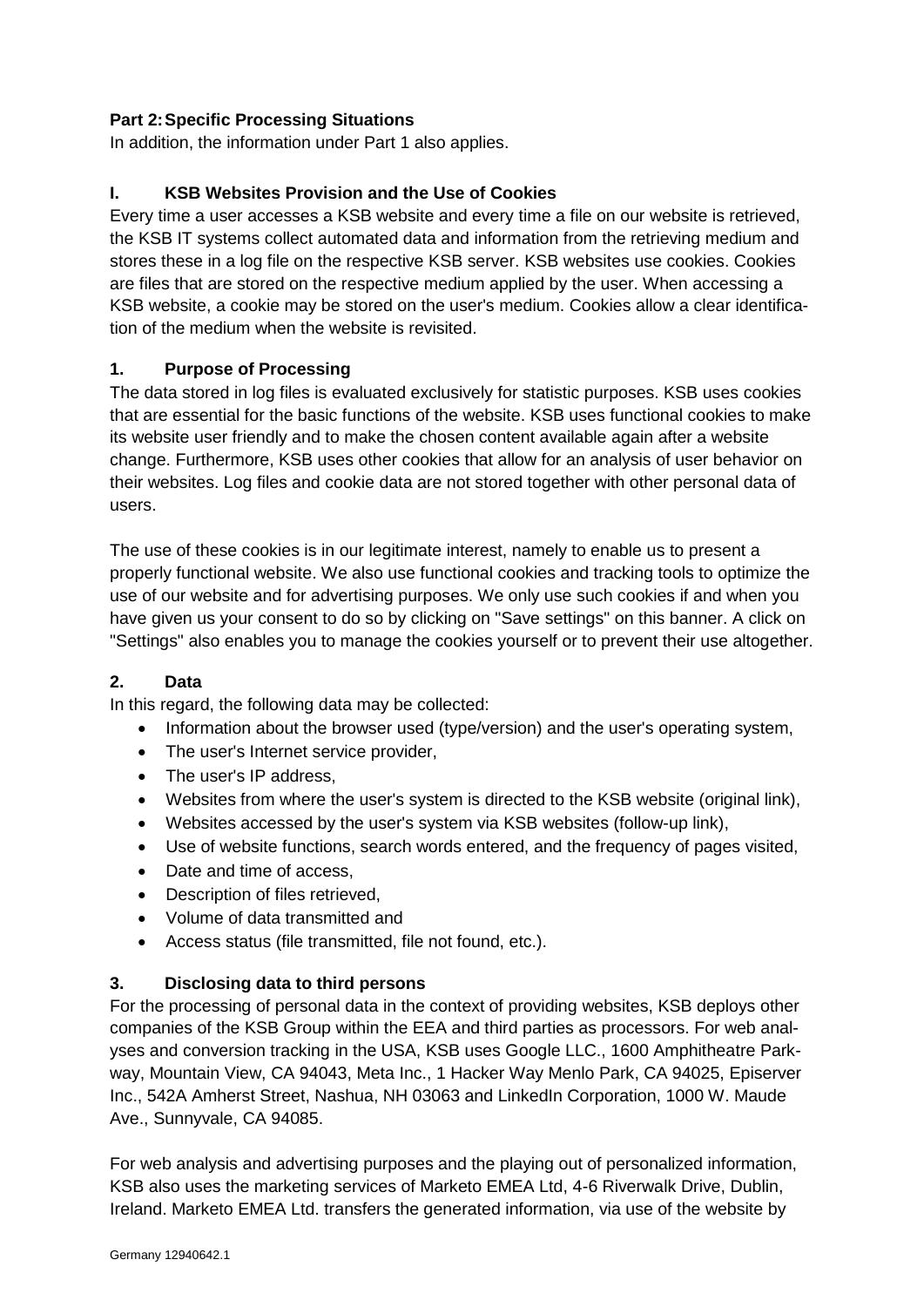the user, to Marketo's servers in Amsterdam, but the possibility cannot be ruled out that data will be transmitted to the USA. Information is collected by the website, e.g. via cookies, if you register for a webinar, contact us, subscribe to our email newsletter, download contents (e.g. white papers) or register for the use of our shop. Marketo collects information such as your location or your preferred means of communication if you voluntarily make it available. Where this information is not combined with personal data, it does not identify you or other users of the website personally.

KSB also uses social media plugins of social network providers (pre-built links to the respective network) that, however, initially remain deactivated and do not transmit data to third parties. Only after the respective buttons are activated (first click) the data will be transmitted to these providers. Recommendations will only be transmitted with a second click. The providers are Google LLC. (see address above), as well as Meta Inc. (see address above) or Facebook Ireland Limited, Hanover Reach, 5-7 Hanover Quay, Dublin 2 in Ireland, and Twitter Inc., 1355 Market St, Suite 900, San Francisco, CA 94103 in the USA. You may prevent the collection and transfer of data within the context of social media plugins by not activating the respective buttons through clicking on them. You may prevent the further collection and transfer of your data by Google. For that purpose, Google LLC. provides the relevant information at: [https://tools.google.com/dlpage/gaoptout?hl=de.](https://tools.google.com/dlpage/gaoptout?hl=de) You may also object to the further collection and transfer of your data by Facebook-Pixel and the processing thereof for providing Facebook-Ads. For that purpose please follow the instructions of Meta Inc. at: <https://www.facebook.com/settings?tab=ads>.

Data may be transmitted to servers in the US and processed there. The European Commission has not delivered an adequacy decision for the USA as required by Art. 45(1) GDPR. Google LLC., Meta Inc., Episerver Inc., LinkedIn Corporation, Marketo EMEA Ltd, and Twitter Inc. (addresses in each case above) use EU standard contract clauses, which means that transmission is permissible under Art. 46(2)(c) GDPR. KSB is sure that the personal data processed at KSB do not constitute any information to which US authorities have or require access. There is thus, in the opinion of KSB, no risk of inappropriate access within the meaning of *Schrems II* – Decision by the European Court of Justice (ECJ).

For additional information please send an email to [info@ksb.com.](mailto:info@ksb.com)

## **4. Receipt of personal data by KSB**

In order to improve the customer experience and enable us to provide you with relevant offers of goods and services and with marketing information, KSB receives personal data from Google LLC., Facebook Inc., Episerver Inc., Marketo EMEA Ltd, LinkedIn Corporation, and Twitter Inc. as well as other sources such as public databases.

# **5. Legal Basis**

The legal basis for the temporary storage of data and for cookies that are essential for the basic functions of the website is Art. 6(1)(f) GDPR. The temporary storage of data by the system is required in order to make it possible to present the website and to transfer retrieved files to the user's computer. The purpose of cookies is to simplify the use of the websites for the user; without the use of cookies, several functions of our website cannot be provided. Functional and other cookies and other functions, in particular those for the analysis, optimization and economic operation of our online offering, which make it necessary to transfer personal data to third parties in the absence of any contract processing relationship, are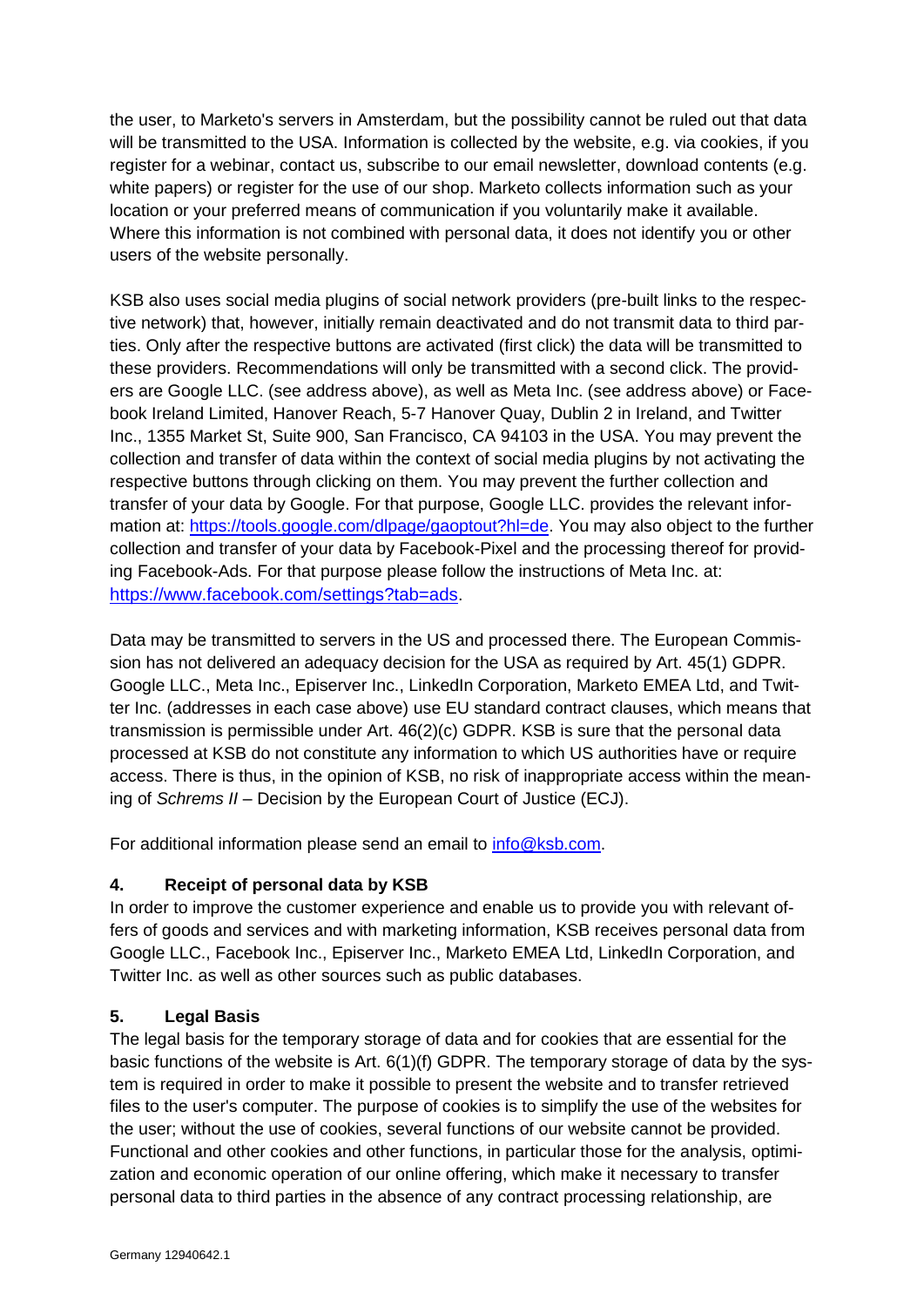used after your consent has been obtained pursuant to Art. 6(1)(a) GDPR, for example via the KSB cookie banner. KSB takes receipt of personal data only where you have given your consent to the transferring responsible entity, or where the transfer is on the basis of a contract between you and the transferring responsible entity or KSB, or where there is a legitimate interest in receiving the data (Art. 6(1) (a), (b) and (f) GDPR).

# **6. Storage Period for Log Files**

Data for the presentation of the website are deleted after each session has ended. Log files are deleted upon expiration of statutory retention obligations, at the latest after 38 months.

## **7. Prevention of Cookies / Deletion**

You may deactivate or limit the transfer of cookies through your Internet browser or Flash Player settings. The user may delete previously stored cookies at any time. In the event that cookies are deactivated, you may not be able to use all KSB website functions to their fullest extent any longer.

## **8. Links to Other Websites**

The online offering contains links to other website (e.g. social media plugins). KSB has no influence on the website content of third parties. KSB is not responsible for the external content that can be reached by clicking the links and does not adapt the content as their own. Responsible for the content of linked sites is always the respective provider or website operator. As soon as a violation of law becomes known, KSB will remove such links immediately. Please inform us at [info@ksb.com.](mailto:info@ksb.com)

#### <span id="page-7-0"></span>**II. Newsletter**

You have the option to subscribe to a free newsletter on the KSB website.

## **1. Purpose of Processing**

KSB uses the newsletter for information about their products (pumps, valves and associated service) as well as about the Group (company news), and about their distribution and service partners (distribution and service information). Furthermore, the newsletter and its use are evaluated, including optimization or improvement of its design and the provision by KSB and its processors operating on its behalf.

## **2. Data**

In this context, the following data, in particular from the input mask, is transmitted to us upon registration to the newsletter:

- Last name, first name,
- Employer or client, business,
- Contact information: address, email address, telephone, fax, social media contact,
- Interest in specific KSB products and services (selection),
- IP address of computer used as well as
- Date and time of registration and
- Opening and number of accesses to the newsletter as well as the respective times, IP address in case the newsletter is opened or if its information (links) are called up, time when the newsletter is opened or information is called up, information about the browser used (type/version) and the user's operating system.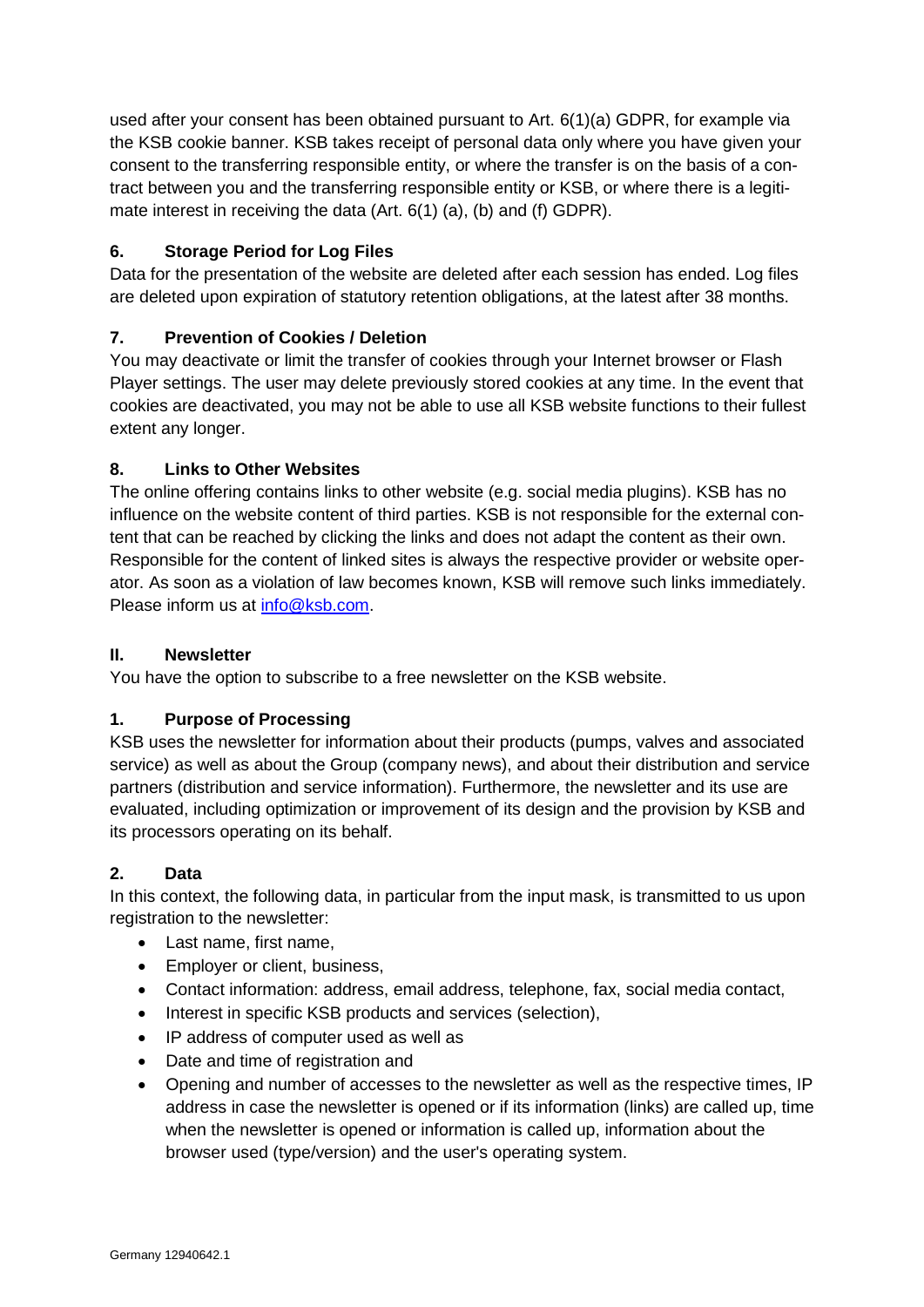## **3. Disclosing data to third persons**

KSB SE & Co. KGaA processes your personal data. KSB deploys companies of the KSB Group and outside companies as processors within the EEA. The newsletter is sent by Marketo EMEA Ltd, 4-6 Riverwalk Drive, Dublin, Ireland, Episerver Inc., 542 Amherst Ave, Nashua, New Hampshire 03063, USA, Apsis International AB, Stammgatan 11, S-21120 Malmö, Sweden, Mark-I, Tramplein 8, 1441 GP Purmerend, KvK 37148290, Netherlands or MailChimp, a dispatching platform for newsletters provided by Rocket Science Group, LLC, 675 Ponce De Leon Ave NE #5000, Atlanta, GA 30308, USA. Personal data are forwarded for this purpose and processed on servers in the USA. No adequacy decision for the U.S. has been made by the European Commission within the meaning of Article 45(1) GDPR. Episerver Inc. and Rocket Science Group, LLC use EU standard contract clauses, with the result that transmission is permitted under Art. 46(2)(c) GDPR. For additional information please send an email to [info@ksb.com.](mailto:info@ksb.com)

## **4. Legal Basis**

With the approval of the newsletter registration, you consent to the mentioned processing of your personal data entered into the input mask. The legal basis for processing in the context of a consent is Article 6(1)(a) GDPR. You may revoke your consent to process your personal data for the purpose of newsletter mailing at any time. Hereto you can find a corresponding link at the end of each newsletter. Revocation of consent does not affect the legality of the processing that has taken place up until the receipt of revocation based on your consent. Without valid consent you cannot receive any newsletters. KSB also may process personal data after the receipt of revocation on the basis of its legal obligations to preserve under Article 6(1)(c) GDPR as well as due to legitimate interests of KSB and third parties under Article 6(1)(f). Legitimate interests lie in the functionality of the IT system of KSB and its technical improvements, the optimization of the direct marketing of KSB as well as in the documentation of business contacts required by law.

## **5. Storage Period**

<span id="page-8-0"></span>Data will be deleted immediately after revocation or the discontinuation of the newsletter.

## **III. Registration**

You have the option to register at the KSB website by providing your personal data. This will also allow for subscription to KSB's newsletter (Please observe the information as provided regarding newsletters in part 2 section II.).

## **1. Purpose of Processing**

KSB uses your registration as basis to electronically communicate business with you and to transmit the KSB newsletters.

## **2. Data**

Within the context of the registration, in particular data obtained from the input mask, the following data will be collected:

- Last name, first name,
- Employer or client, business,
- Contact information: address, email address, telephone, fax, social media contact,
- Interest in specific KSB products and services (selection),
- IP address of computer used as well as
- Date and time of registration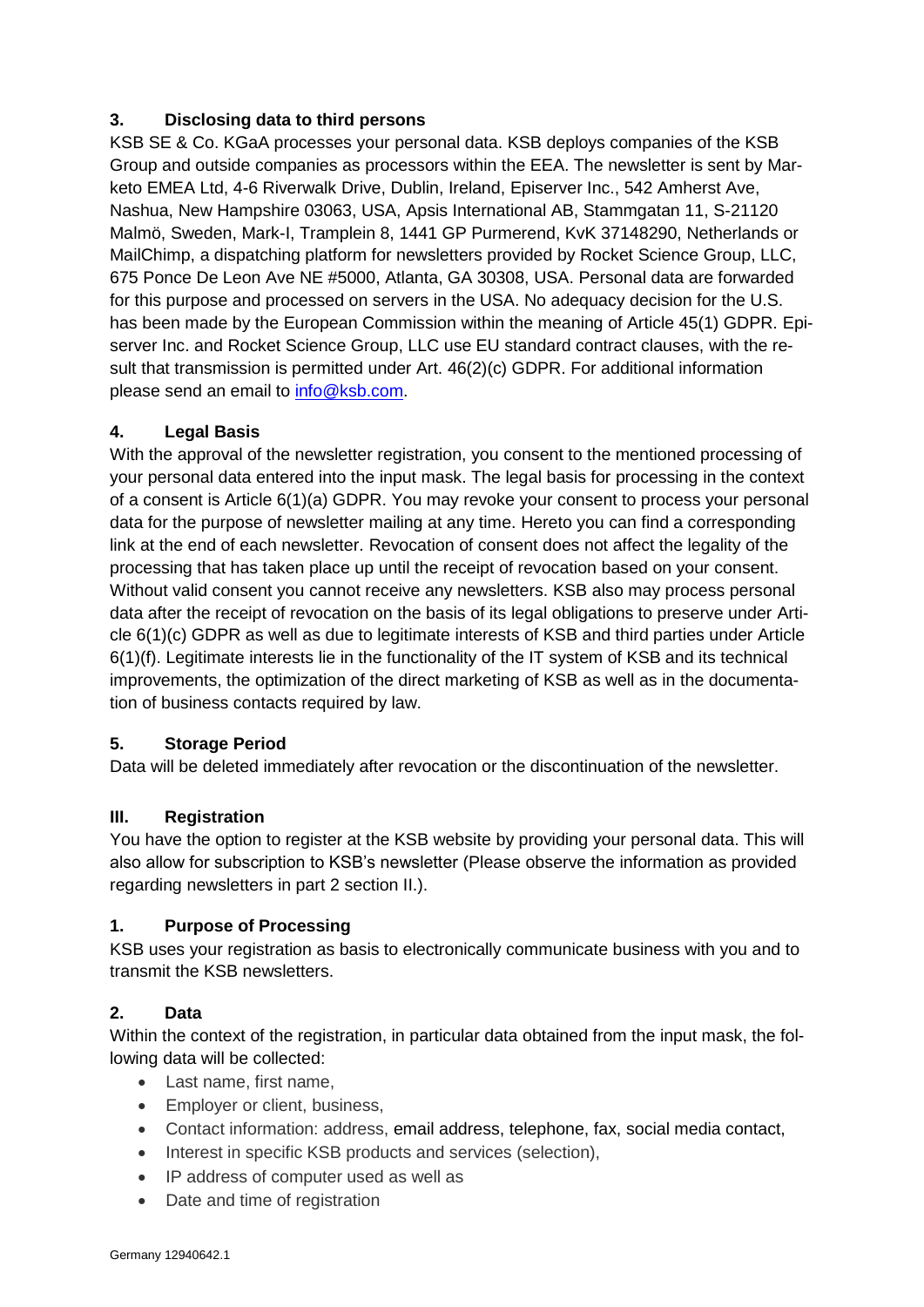# **3. Disclosing data to third persons**

Your personal data will be processed by KSB SE & Co. KGaA. KSB uses companies of the KSB Group, as well as third party companies in the EEA, as data processors (see also the information on the possible forwarding of personal data outside the EEA and to the USA to KSB websites and the use of cookies in part 2 section I no. 3 as well as newsletters in part 2 section II no. 3).

## **4. Legal Basis**

With your registration, you consent to the mentioned processing of your personal data entered into the input mask. The legal basis for processing in the context of a consent is Article 6(1)(a) GDPR. You may revoke your consent to process your personal data for the purpose of business communication and/or the mailing of newsletters at any time. Hereto you can find a corresponding link at the end of each newsletter. In doing so, you may determine if you would like to revoke the consent to the continuation of business communication or to the receipt of the newsletter. Revocation of consent does not affect the legality of the processing that has taken place up until the receipt of revocation based on your consent. Without a valid consent, you are not able to participate in electronic business communications or receive newsletters. KSB may also process personal data after the receipt of revocation on the basis of its legal obligations to preserve under Article 6(1)(c) GDPR as well as due to legitimate interests of KSB and third parties under Article 6(1)(f). Legitimate interests lie in the functionality of the IT system of KSB, as well as in the documentation of business contacts required by law.

## **5. Storage Period**

Data will be deleted immediately after revocation or discontinuation of the newsletter, and as soon as the purpose of processing or storage no longer applies. Storage beyond this period only occurs as long as and as far as it is designated by the European or national legislature in Union Acts, Law, or other regulations, that KSB is subject to.

## <span id="page-9-0"></span>**IV. KSB Web Shop**

KSB operates a web shop for direct sales of its own products and services (Please refer also to the information as provided regarding KSB websites provision and the use of cookies in part 2 section I.).

## **1. Purpose of Processing**

KSB uses its web shop and the corresponding websites for the sale of products and services. In addition, the design of the web shop will be further developed and optimized, including direct marketing and the corresponding data evaluation, and the products and services offered by KSB also will be improved.

## **2. Data**

In addition to the data categories used for the operation of KSB websites (see part 2, section I, no. 2), the following additional categories of data may be processed:

- Last name, first name,
- Employer or client, business,
- Contact information: address, email address, telephone, fax,
- Interest in specific KSB products and services (selection),
- Orders, processing of orders and
- Financial information, in particular contact information.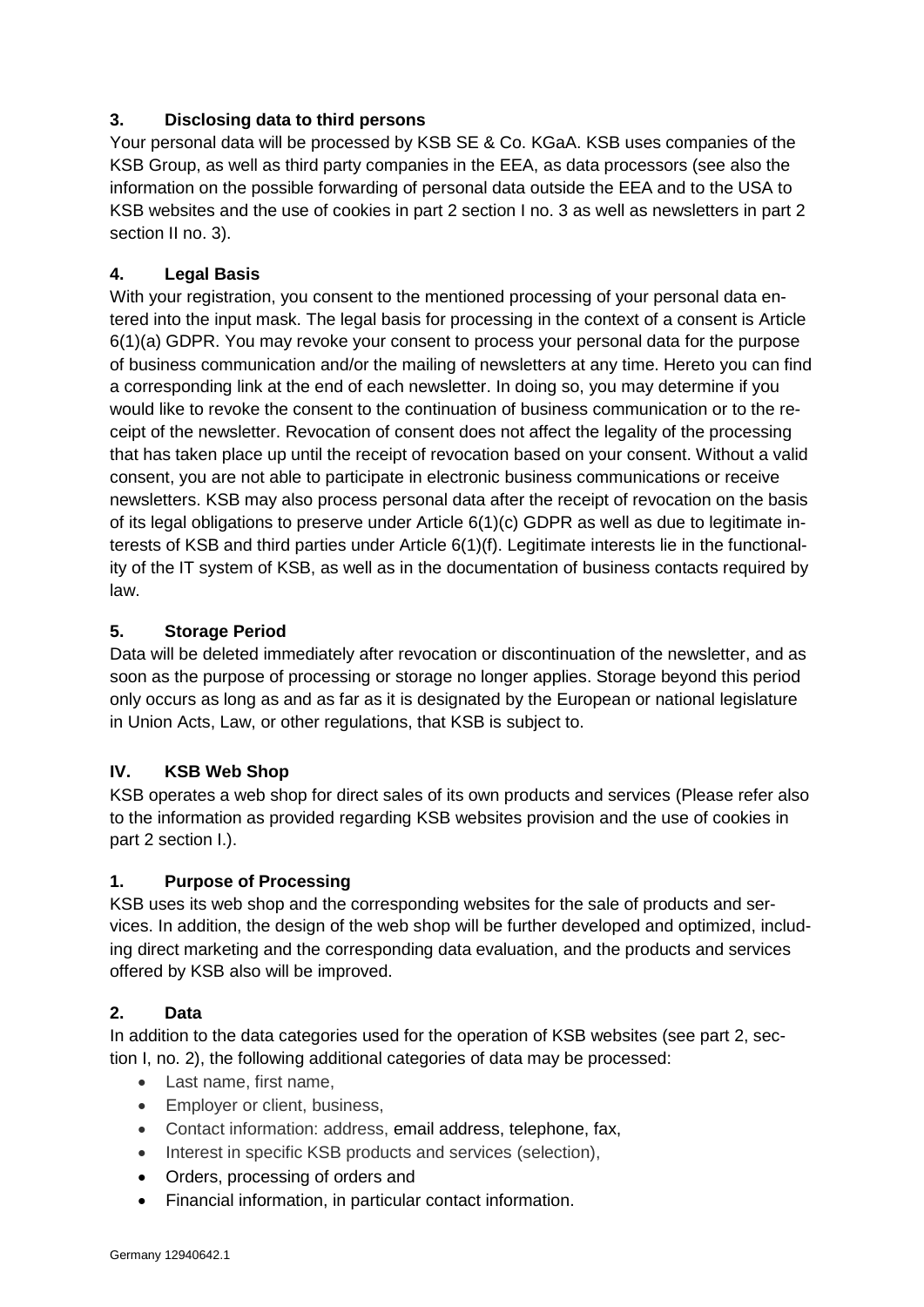The provision of this personal data may be necessary for the conclusion of the contract and may be required by law or the contract. If this data is not made available in whole or in part, it may not be possible to conclude the contract or the contract may not be executed.

## **3. Disclosing data to third persons**

Your personal data will be processed by KSB SE & Co. KGaA. KSB uses companies of the KSB Group, as well as third party companies in the EEA, as data processors. For data processing purposes, these may be companies of the KSB Group, but also third-party companies in the EEA (see also the information on the possible forwarding of personal data outside the EEA and to the USA to KSB websites, and the use of cookies in part 2 section I no. 3 and newsletters in part 2 section II no. 3).

## **4. Legal Basis**

If we are given consent to process personal data Article 6(1)(a) GDPR serves as legal basis. Legal basis for the processing of personal data to initiate or perform a contract to which a data subject is party is Article 6(1)(b) GDPR. If processing is required for KSB to meet their legal obligations (obligations to preserve, for example), Article 6(1)(c) GDPR serves as legal basis. Personal data will also be processed to assert the legitimate interests of KSB and third parties under Article 6(1)(f) GDPR. Legitimate interests include the performance of warranty and repair services as well as product development and the marketing of KSB products and services and the legally required documentation of business contacts (see also the information on KSB websites provision and the use of cookies in part 2 section I no. 4).

## **5. Consents and Revocations Procedure**

You may revoke your consent to collect and use personal data at any time without affecting the legitimacy based on the consent given up until revocation or based on the performed processing based on other permission reasons. The revocation must be addressed to: [info@ksb.com.](mailto:info@ksb.com)

## <span id="page-10-0"></span>**V. KSB Social Media Channels**

We process your personal data when you visit KSB via social media channels. With our various social media channels, we want to offer you a wide range of multimedia services and share ideas with you on topics that are important to you. In addition to the respective provider of a social network, we also collect and process personal user data on our social media channels. In this chapter, we would like to tell you what data we collect from you in connection with our social media channels, how we use it and how you can object to the use of data.

## **1. Shared responsibility for processing on the social media channels**

KSB also continues to be the data controller when processing your personal data when you access our social media channels. Due to the fact that the platform providers are also data controllers within the meaning of the GDPR for the processing of data on their platforms, we act as joint data controllers within the meaning of Art. 26 GDPR to this extent.

With these providers, we have concluded a joint responsibility agreement within the meaning of Article 26 GDPR, which highlights how the obligations under the GDPR have been distributed between us, in order to ensure that your data and your rights are fully protected at all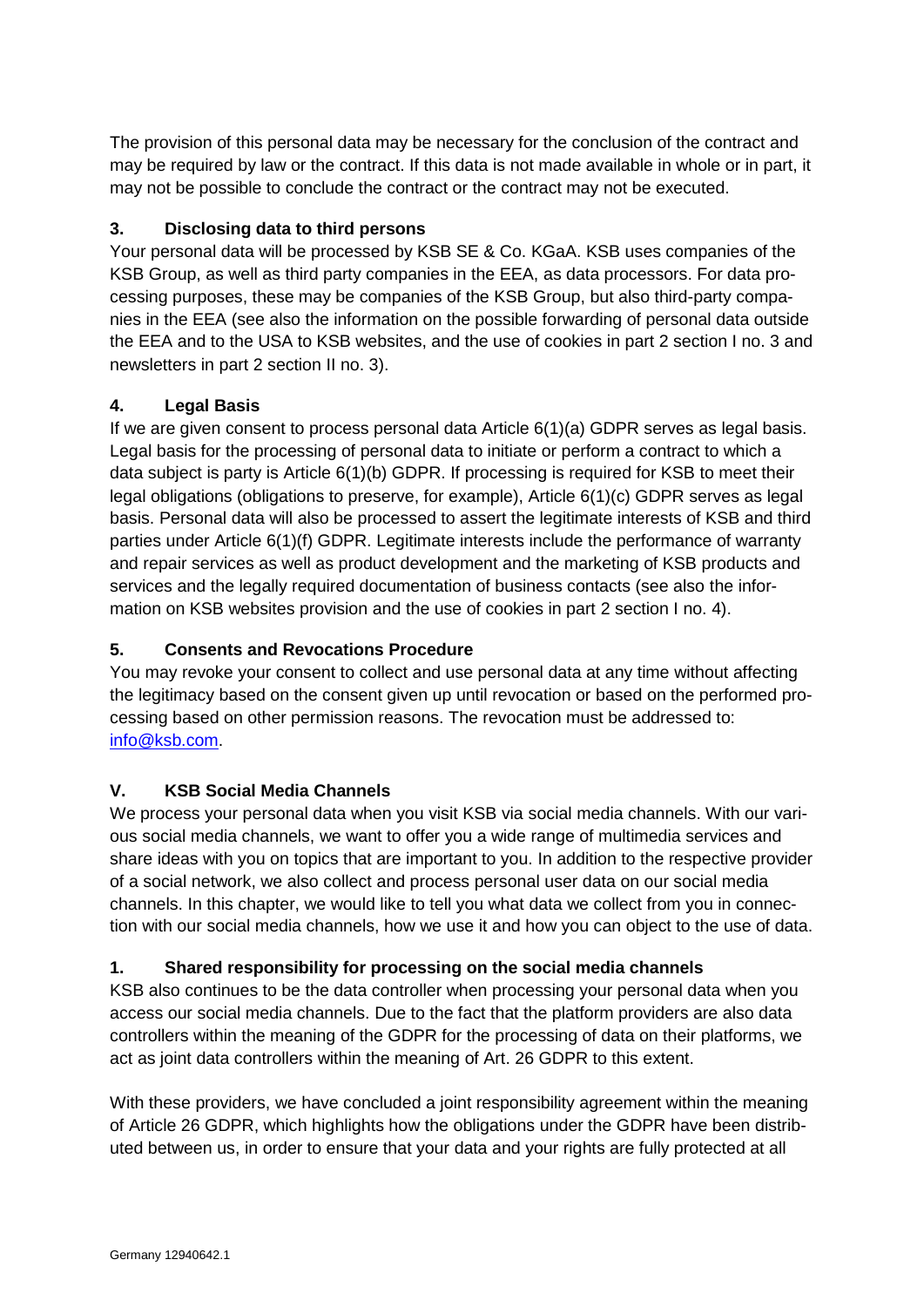times. Where such an agreement does not exist, we adhere to the basic distribution of obligations under the GDPR according to which both data controllers, KSB and the platform operator, remain fully obligated in each case.

With regard to the processing that takes place on the platforms, we hereby refer to the content of the respective data protection notices<sup>1</sup>, which you can access via the following table. KSB has no influence on the processing of personal data in connection with your use of the platforms beyond the processing of personal data mentioned in this data protection notice.

| Company                                 | <b>Platform</b>       | Special agreement accord-<br>ing to Art. 26 GDPR in<br>place? | Data protection<br>notice |
|-----------------------------------------|-----------------------|---------------------------------------------------------------|---------------------------|
| Facebook Ireland Ltd.                   | Facebook<br>Instagram | Yes                                                           | <b>Link</b>               |
| Twitter Inc.                            | <b>Twitter</b>        | <b>No</b>                                                     | <b>Link</b>               |
| LinkedIn Ireland Unli-<br>mited Company | LinkedIn              | <b>No</b>                                                     | <b>Link</b>               |
| Xing SE                                 | Xing                  | <b>No</b>                                                     | Link                      |
| Google Ireland Li-<br>mited             | YouTube               | <b>No</b>                                                     | Link                      |

## **2. Purpose of processing**

Data processing serves the following purposes:

- Communication with KSB social media channel visitors;
- Dealing with enquiries from our KSB social media channel visitors;
- Collect statistical information on the reach of KSB's social media channels;
- Conducting customer surveys, marketing campaigns, market analyses, sweepstakes, competitions or similar promotions or events;
- Resolving disputes and litigation, establishing, exercising or defending legal claims or litigation, enforcing existing contracts.

The processing of your personal data is necessary for the fulfilment of these purposes.

## **3. Data**

We process the following personal data on social media channels:

- Your respective username on the platform;
- Comments or direct messages you leave on our social media channels;
- $\bullet$  Information you make public on the platform  $-$  such as your gender, age or location data

<sup>1</sup> <sup>1</sup> We would like to point out that the notices occasionally reflect different views regarding the allocation of roles under the GDPR; this does not affect the protection of your rights.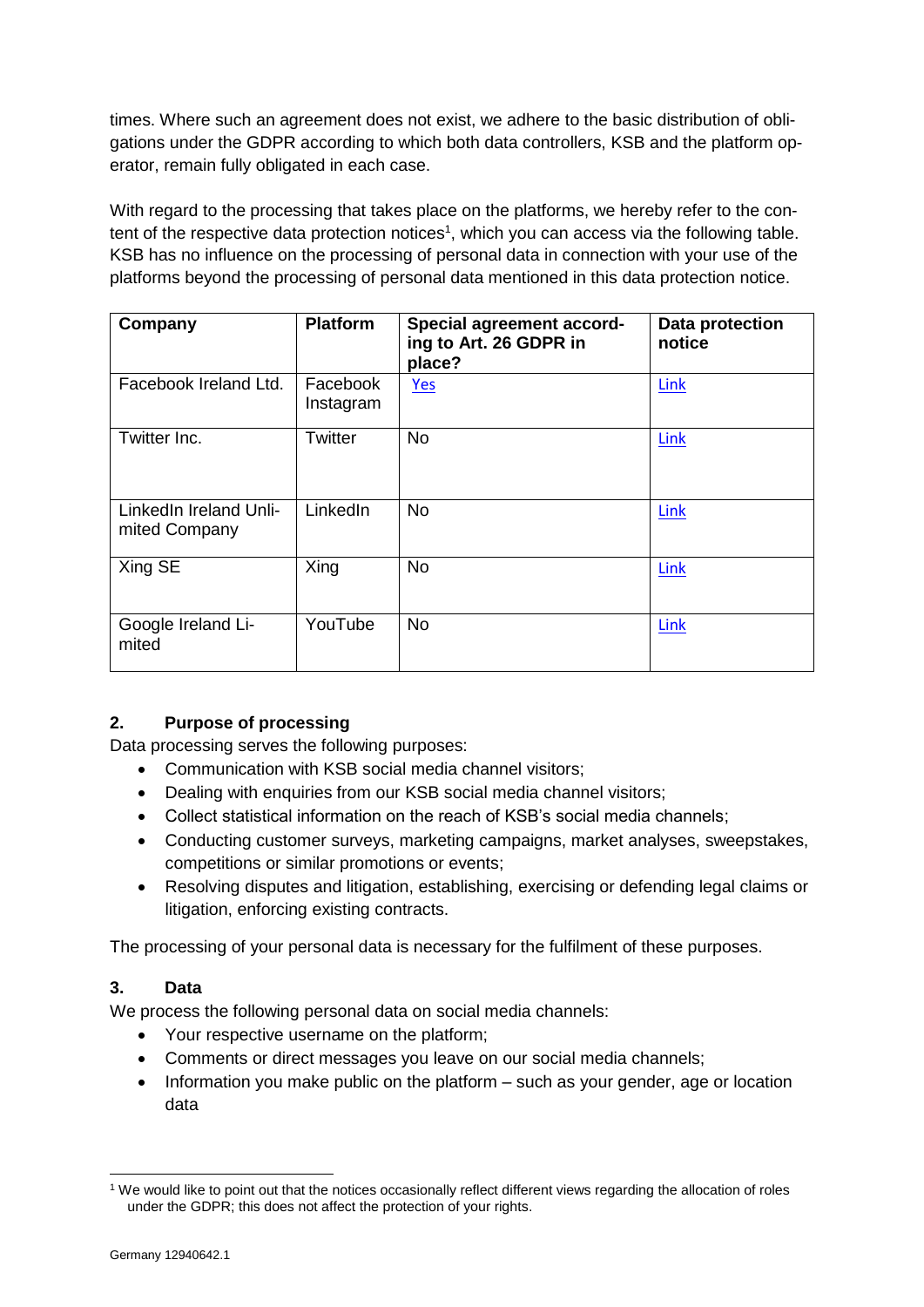- Your activity on our channel, such as the number and duration of your visits, interaction with content published by us, interactions with content published by other users;
- other information required to respond to requests from our visitors or to uniquely identify our visitors in our systems.

For the rest, we refer to the privacy notices of the social media channels listed above.

#### **4. Recipients**

Within our company, only individuals and offices that require personal data to fulfil the abovementioned purposes shall be granted access to this data.

We use Facelift Cloud (https://facelift-bbt.com/en/) as a management tool for managing our social media channels. Comments and messages you leave on our social media channels are transferred to this system and processed by our staff via this system.

KSB does not transfer the personal data listed here to other countries in the EEA. However, in order to be able to respond to comments and questions that we receive via the Facelift Cloud Tool, we may forward them within the KSB Group to the competent department to answer them. Depending on the subject area to which your comment or question relates, it may be necessary to involve a department in another EEA country. It is also possible that the providers of the social networks transfer your data to the EEA abroad. In this case, the security measures required under the GDPR are used to ensure that your personal data is always fully protected, even in other EU countries. Please refer to the data protection information of the providers linked above. The transfer of data within the KSB Group to KSB subsidiaries in other EEA countries is secured via EU standard contractual clauses, so that a transfer may take place in accordance with Art. 46(2)(c) GDPR. For further information, please send an email to [info@ksb.com.](mailto:info@ksb.com)

## **5. Legal basis**

The legal basis for the processing is Article 6(1)(f) GDPR, unless explicitly stated otherwise. Our legitimate interest is to be able to respond to your messages or requests and to analyse the reach and use of our social media channels, in order to achieve an appropriate design and pursue a policy of continuous optimisation. Insofar as you wish to enter into a contractual relationship with KSB with your enquiry, the legal basis for this processing is Art. 6(1)(b) GDPR.

Insofar as cookies are used in the context of processing, we hereby refer to our section on cookies (link), as well as to the data protection information of the providers.

## **6. Procedure for objecting to processing on Facebook Insights**

You can object to the processing of your personal data for legitimate interests by KSB or third parties at any time. If your objection is not directed solely against direct marketing by KSB, you must provide suitable justification that you are in a special situation that makes the processing of your personal data for legitimate interests unreasonable for you. The objection should be sent to: [info@ksb.com.](mailto:info@ksb.com)

Facebook has assumed primary responsibility for the processing of personal data via the "Insights" service offered by Facebook. This concerns the processing of Insights data and the enforcement of data subjects' rights. Therefore, please contact Facebook directly to find out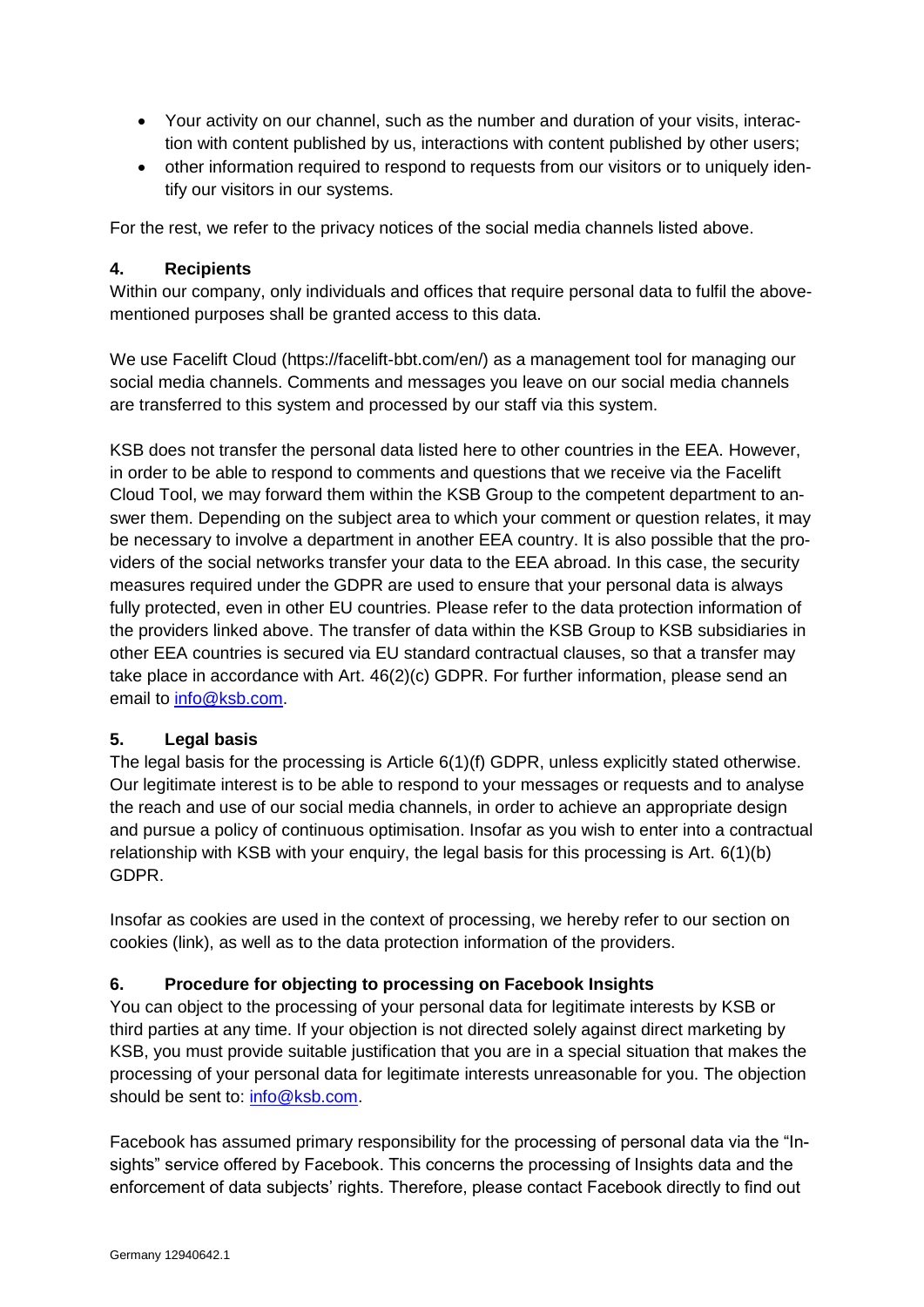about any obligations under the GDPR in relation to the processing of Insights data. Although you can exercise your rights vis-a-vis us, we will forward your requests received by us in this regard to Facebook.

In addition, you will find information on your rights as a data subject and the exercising of these rights in our section on data subject rights (link), as well as in the data protection notices of the respective platform providers.

# **7. Storage period**

Unless expressly stated otherwise (e.g., in a special declaration of consent), we will delete your personal data as soon as it is no longer required for the above-mentioned purposes, unless the deletion or blocking would violate our legal retention obligations (e.g. retention periods under commercial or tax law). Your messages sent via our social media channels will be deleted no later than 3 months after the end of the conversation, if your enquiry has been answered and there is no other reason to entitle or oblige us to retain said messages.

# **VI. KSB Applications (KSB apps)**

KSB develops applications to diagnose and control KSB products. KSB products can be observed and used on devices running iPhone, Android and window operating systems. In the process, machine data may be combined with personal data.

## **1. Purpose of Processing**

KSB processes data collected or received via the KSB app for diagnosis as well as controlling, but also to further develop their products.

In addition, KSB uses the data for consulting and information of the respective customer.

# **2. Data**

The following categories of data may be processed:

- Last name, first name,
- Employer or client, business,
- Contact information (e.g. address, email address, telephone, fax, social media contact),
- technical information about the smart phone, tablet or other device used, which will be transmitted when using the app (e.g. IP address or Android IP, GPS data, Operating system and/or browser information, device identifier),
- Parameters recorded and transmitted via the app (e.g. machine data, settings, operating information, diagnosis information) and
- Logging data of the app.

# **3. Disclosing data to third persons**

KSB SE & Co. KGaA processes your personal data. KSB deploys processors. The latter may be companies of the KSB Group, but also third-party companies within the EEA. The transmission of data from the respective device depends on the operating system used, the telecommunication network provider, as well as other providers of data communication (e.g. Wi-Fi provider). Please observe the data protection notices of these companies.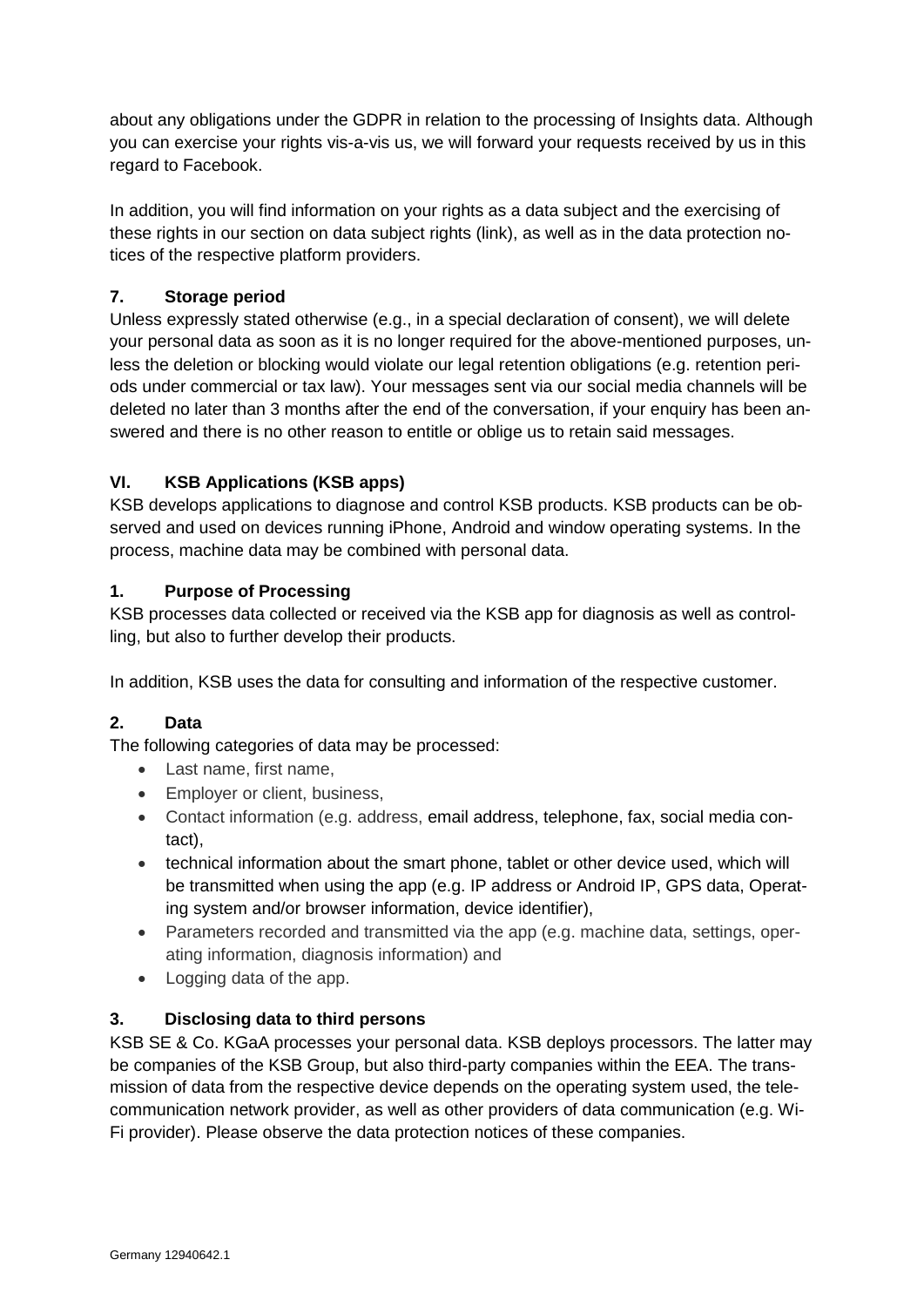# **4. Legal Basis**

If we are given consent to process personal data Article 6(1)(a) of the GDPR serves as legal basis. Legal basis for the processing of personal data to initiate or perform a contract to which a data subject is party is Article 6(1)(b) GDPR. If processing is required for KSB to meet their legal obligations (obligations under a warranty), Article 6(1)(c) GDPR serves as legal basis. Personal data will also be processed to assert the legitimate interests of KSB and third parties under Article 6(1)(f) GDPR. Legitimate interests lie in the implementation of warranty and repair services, as well as in the product development and marketing of KSB products and services, and in the documentation of business contacts required by law.

## **5. Consents and Revocations Procedure**

You may revoke your consent to collect and use personal data at any time without affecting the legitimacy based on the consent given up until revocation or based on the performed processing based on other permission reasons. The revocation must be addressed to: [info@ksb.com.](mailto:info@ksb.com)

## <span id="page-14-0"></span>**VII. Management of Job Applicants**

KSB processes personal data of applicants for positions at KSB.

## **1. Purpose of Processing**

Personal data and, in certain cases, specific categories of personal data (sensitive data) are collected and processed by KSB as part of recruitment procedure in order to enable a decision to be taken on establishing an employment relationship.

## **2. Data**

The following categories of data from applicants for KSB positions may be collected and processed:

- Last name, first name
- Contact data: address, email address, telephone and fax numbers, social media contacts
- Contents of application documents, such as resumés, school and college certificates, testimonials and letters of recommendation, and
- specific categories of personal data, such as disclosure of gender, religion, state of health, labor union membership, which are e.g. relevant to payroll accounting.

## **3. Disclosing data to third persons**

KSB processes your personal data. KSB deploys companies in the KSB Group as processors. There is no transmission of the said data to other recipients, in particular those outside the EEA.

## **4. Legal Basis**

KSB processes personal data from applicants for positions at KSB in the context of deciding on the establishment of employment relationships pursuant to Art. 6(1)(b) and Art. 9 2)(b) GDPR and section 26(1) and (3) BDSG (German Data Protection Act).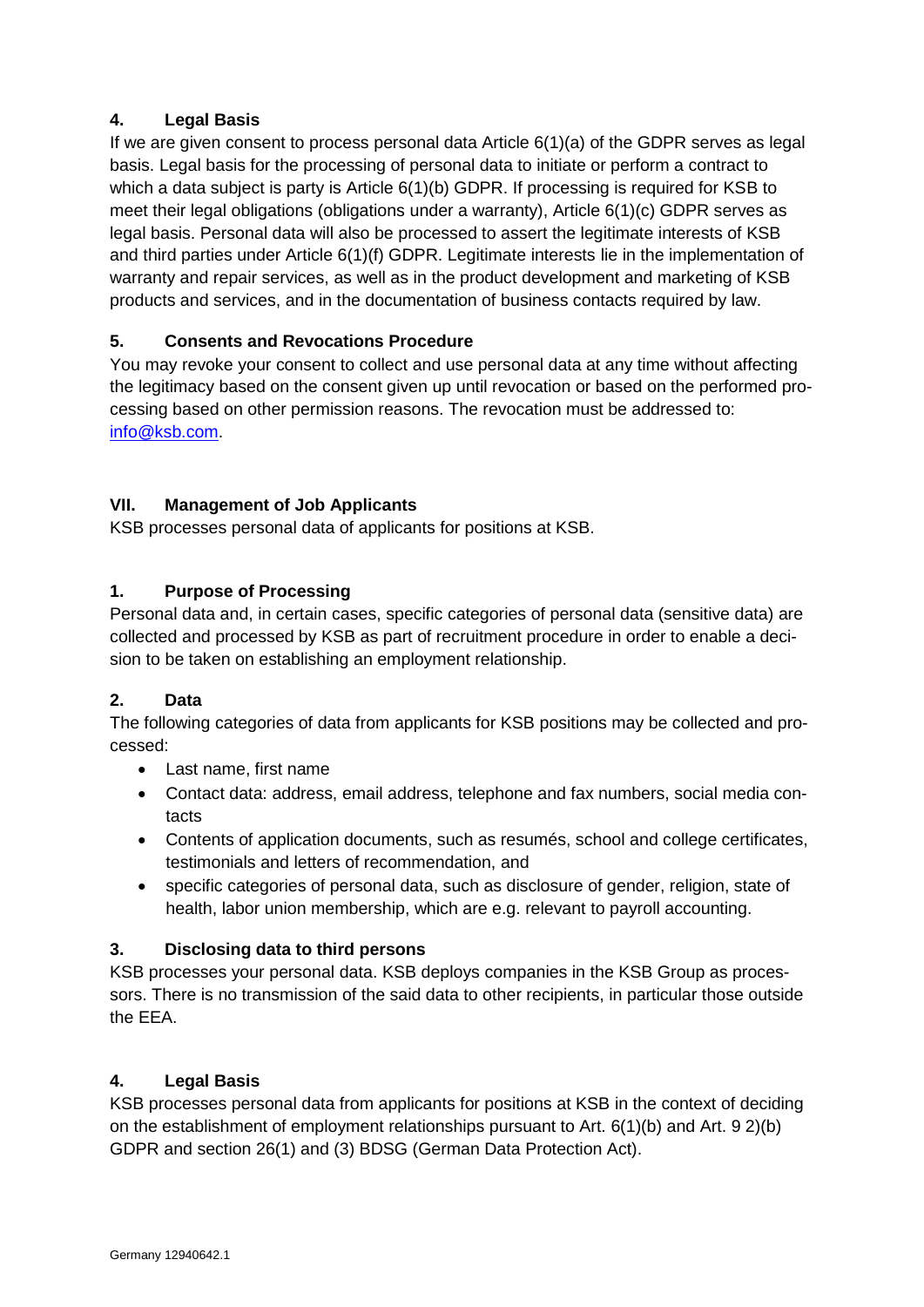# **5. Storage Period**

Where the application does not result in the establishment of an employment relationship with KSB, the personal data of the data subject (the applicants) are erased or blocked six months after the decision not to establish an employment relationship. The data are stored for longer than that period only if and for as long as this is provided for by European or national legislatures in the form of EU regulations, laws or other provisions to which KSB is subject.

## <span id="page-15-0"></span>**VIII. Administration of Shareholders**

KSB administers personal data of the shareholders of KSB SE & Co. KGaA.

## **1. Purpose of Processing**

Shares of KSB SE & Co. KGaA are publicly traded. KSB processes personal data of shareholders in connection with the provision of obligatory company information as well as the organization of shareholder meetings.

#### **2. Data**

In this context KSB may process the following categories of personal data:

- Last name, first name
- Contact information: address, email address, telephone, fax, social media contact, name and contact data of a representative
- Depository bank and depository number
- Number of shares if KSB SE & Co. KGaA in possession, their identification number, book and market value, date of acquisition and deposition

#### **3. Disclosing data to third persons**

KSB SE & Co. KGaA processes your personal data. KSB deploys companies of the KSB Group and financial service providers as processors within the EEA. Transmission of data to receiving parties outside of the EEA does not take place.

#### **4. Legal Basis**

Personal data of shareholders of KSB SE & Co. KGaA are processed to comply with obligations as defined by company law according to Article 6(1)(c) GDPR as well as due to legitimate interests of KSB under Article 6(1)(f). Legitimate interests lie in the interest to inform and market shares, products and services of KSB.

## **Part 3: US Privacy Notice**

## **1. Introduction**

This US Privacy Notice of KSB applies when: (1) you use or access our US website at [www.ksb.com/ksb-us/,](http://www.ksb.com/ksb-us/) our Resource Center at [www.ksbresourcecenter.com,](http://www.ksbresourcecenter.com/) and all related websites and mobile applications hosted within the US ("**US Sites**"); (2) you communicate with KSB's US subsidiary ("**KSB US**") in any manner ("**Communications**"); (3) you purchase and engage with KSB US's products and services ("**Products**"); and (4) KSB US communicates with certain third-party partners and providers ("**Third Parties**"). KSB US is referred to under this Part 3 as "**we**", "**us**", "**our**" or "**KSB US**".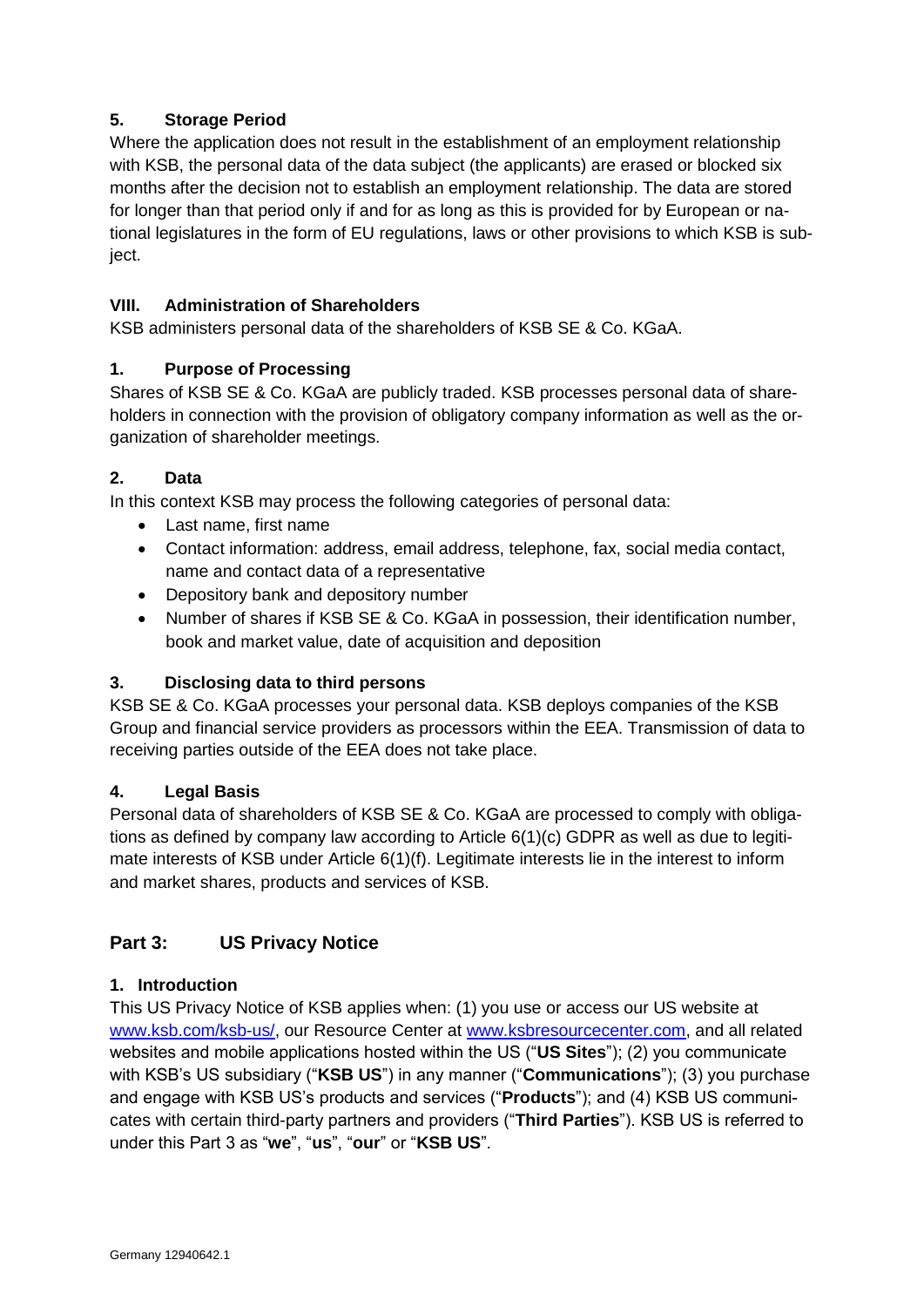## **2. What Type Of Information Do We Collect About You, And How Is It Collected?**

To learn more about the types of information we may collect about you when you use our US Sites, pursue Communications with us, purchase our Products, or when we engage with Third Parties, and how that information is collected, please see Parts 1 and 2 above.

#### **3. How Do We Use Your Information?**

To learn more about how we use your information when you use our US Sites, pursue Communications with us, purchase our Products, or when we engage with Third Parties, please see Parts 1 and 2 above.

## **4. How Do We Share Your Information?**

We do not sell your information. We may, however, disclose or share the information we collect in the following ways:

- **With your consent**. We may disclose or share your information with your consent. We may obtain your consent in writing; online, through "click-through" agreements; when you accept the terms of use on our US Sites; orally, either in person or on the phone; or by other means.
- **In a business transfer**. We may disclose or share your information as part of a corporate business transaction, such as a merger or acquisition, joint venture, corporate reorganization, financing, or sale of company assets, or in the unlikely event of insolvency, bankruptcy, or receivership, in which such information could be transferred to third parties as a business asset in the transaction.
- **To non-affiliated third parties**. We may disclose or share your information with certain Third Parties to facilitate your access and use of our Sites, including but not limited to internet service providers, advertising networks, data analytics providers, governmental entities, operating systems and platforms, social medial networks, and service providers who provide us a service (e.g., credit / debit card processing, billing, shipping, repair, customer service, auditing, marketing, debugging to identify and repair errors that impair existing intended functionality on our Sites, and/or protecting against malicious, deceptive, fraudulent, or illegal activity).
- **To subsidiaries and affiliates**. We may disclose or share your information with our subsidiaries and affiliates to further facilitate your use of our Sites, and to ensure the smooth and consistent operations, to identify and repair errors that impede intended functionality and to protect against malicious, deceptive, fraudulent, or illegal activity.
- **For legal process and protection**. We may disclose or share your information to satisfy any law, regulation, legal process, governmental request, or where we have a good faith belief that access, use, preservation or disclosure of such information is reasonably necessary to:
	- Enforce or apply agreements, or initiate, render, bill, and collect for our services;
	- Protect our rights or interests, property or safety or that of others;
	- In connection with claims, disputes, or litigation in court or elsewhere;
	- Protect users of our Sites and other carriers or providers from fraudulent, abusive, or unlawful use of, or subscription to, such services;
	- Facilitate or verify the appropriate calculation of taxes, fees, or other obligations due to a local, state, or federal government.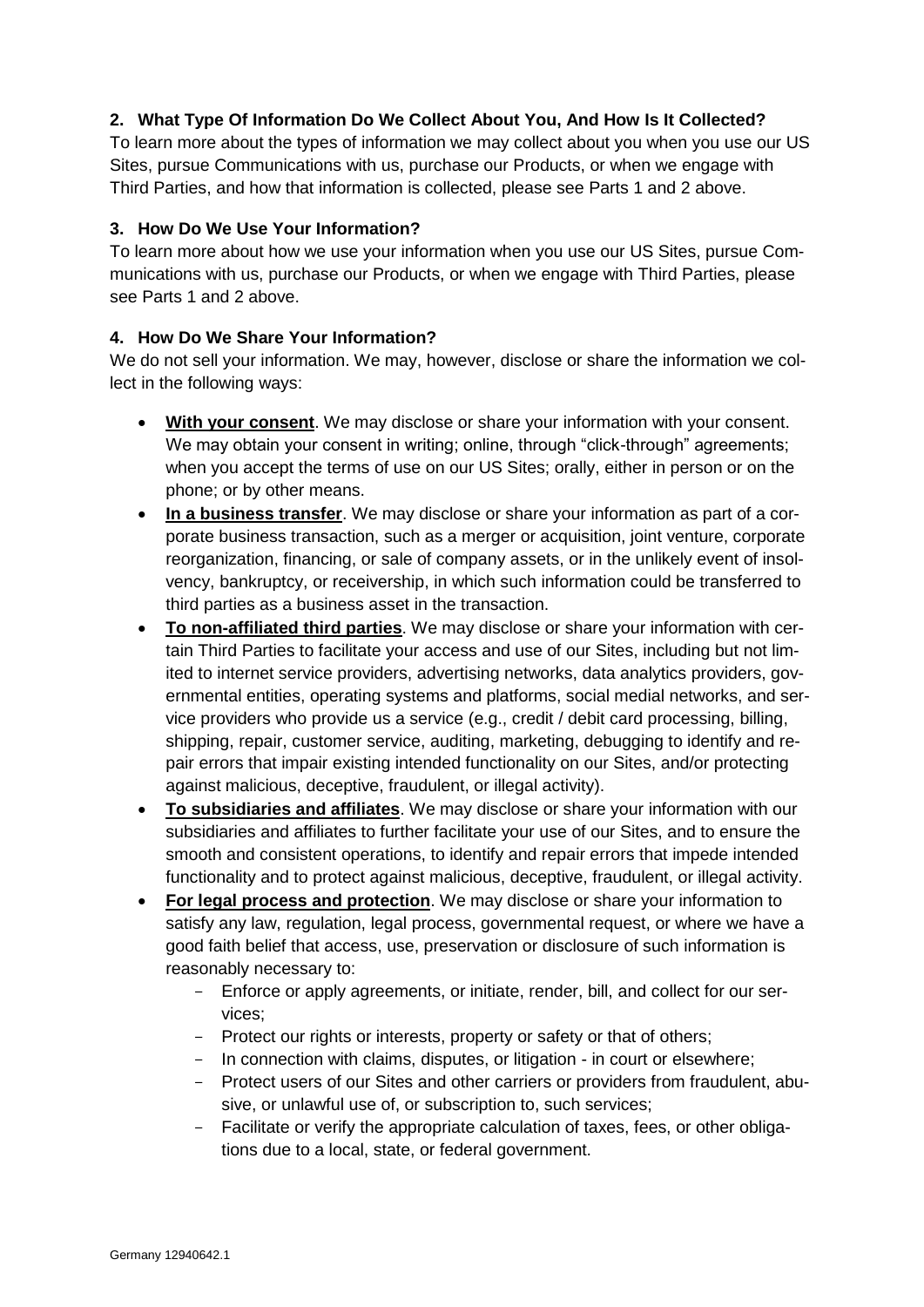## **5. Do We Transfer Your Information To Other Countries?**

The information we collect from and about you may be stored on servers with Third Parties in the United States (where we are headquartered) or any other country in which we do business, and whose laws may differ from the jurisdiction in which you live. Any transfer of your information will be done with reasonable consideration of the applicable laws in the jurisdictions in where we operate.

#### **6. Links To Third Party Sites**

Our US Sites may contain links to Third Party websites and services. Please note that KSB US provides these links for your convenience and information, and the websites and services may operate independently from us and have their own privacy policies or notices, which we strongly suggest you review. This Privacy Policy applies to our US Sites, and we do not accept any responsibility or liability for the policies or practices of any third parties.

#### **7. Third Party Tracking / Do Not Track**

Our US Sites from time to time may collect information about your online activities, over time and across our different websites. When you use our US Sites, certain third-parties may collect information about your online activities, over time and across different internet websites, online or cloud computing services, online applications, or mobile applications. Some browsers support a "Do Not Track" feature, which is intended to be a signal to websites that you do not wish to be tracked across different websites you visit. Our US Sites do not currently change the way they operate based upon detection of a "Do Not Track" or similar signal.

#### **8. California Residents**

## **a. All capitalized terms and phrases used under this section shall have the same meaning as those terms and phrases are defined and used under the California Consumer Privacy Act of 2018, as amended, and its implementing regulations (collectively, "CCPA").Rights**

We provide you the ability to exercise certain controls and choices regarding your Personal Information consistent with the CCPA. To exercise any of the rights described below, send your request to [info-us@ksb.com,](mailto:info-us@ksb.com) call toll-free at 1-800-241-2702, or contact us via physical mail in the context section above. We will respond to your request as possible and in accordance with all applicable laws and regulations.

You may submit your request directly, or through an authorized agent, subject to additional verification of your identity and/or the agent's authorization. To protect your identity, we also may use reasonable efforts, consistent with applicable law, to verify your identity before responding to your request.

Please note, we also may restrict the amount of requests submitted, or deny your request consistent with the CCPA and our obligations thereunder.

 **Access Your Information**. As a California resident, you have a right to submit a request that we disclose: (1) the categories of your Personal Information we've collected; (2) the Categories of Sources from which we've collected that information; (3) the categories of your Personal Information we've shared, Sold, or Disclosed for a Business Purpose; (4) the Categories of Third Parties with whom we've shared your Personal Information or to whom we've Sold your Personal Information or disclosed